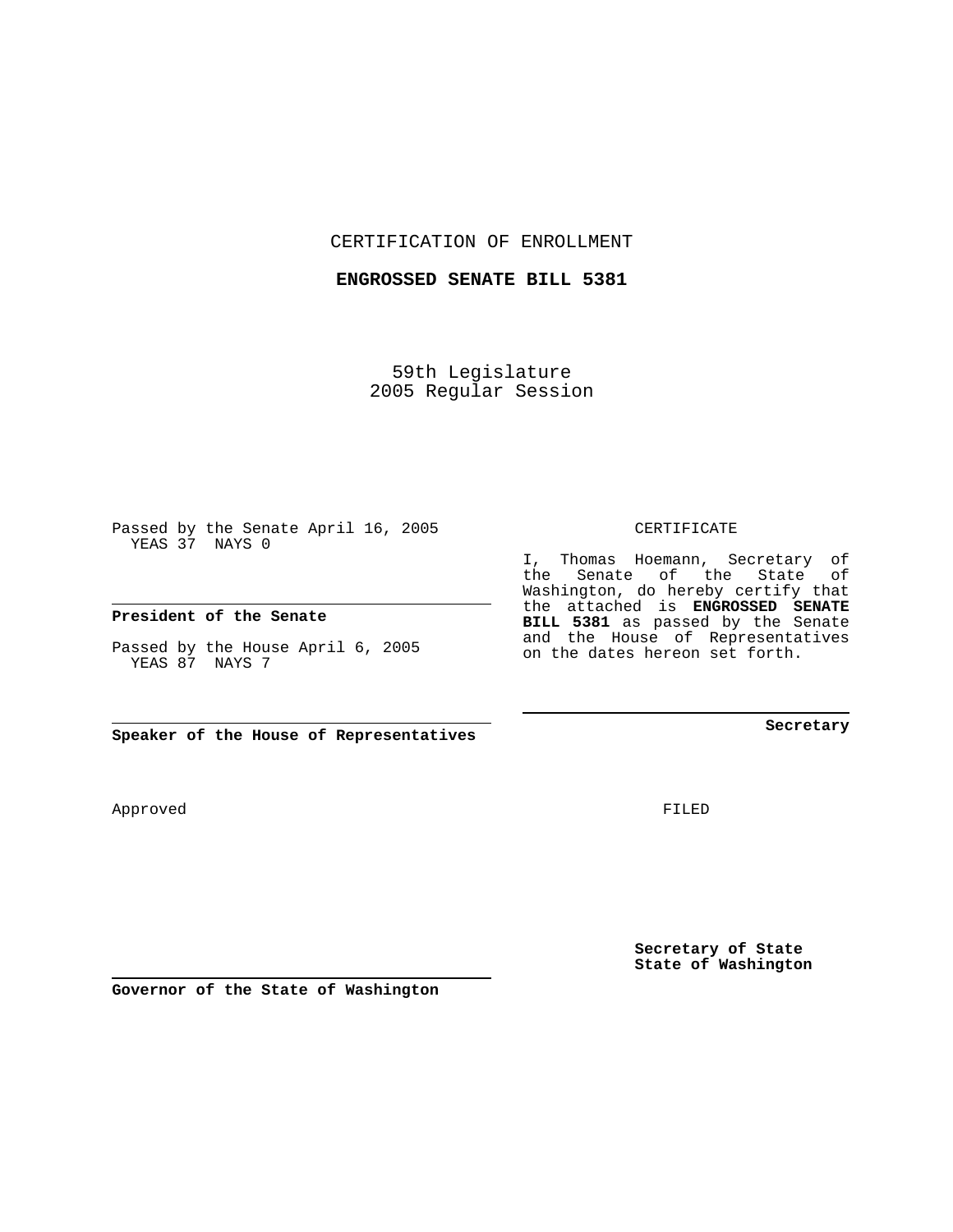## **ENGROSSED SENATE BILL 5381** \_\_\_\_\_\_\_\_\_\_\_\_\_\_\_\_\_\_\_\_\_\_\_\_\_\_\_\_\_\_\_\_\_\_\_\_\_\_\_\_\_\_\_\_\_

\_\_\_\_\_\_\_\_\_\_\_\_\_\_\_\_\_\_\_\_\_\_\_\_\_\_\_\_\_\_\_\_\_\_\_\_\_\_\_\_\_\_\_\_\_

## AS AMENDED BY THE HOUSE

Passed Legislature - 2005 Regular Session

## **State of Washington 59th Legislature 2005 Regular Session**

**By** Senators Kohl-Welles, Parlette, McAuliffe, Pridemore, Rockefeller, Brown, Rasmussen, Schoesler, Shin, Haugen, Schmidt, Keiser and Kline; by request of Governor Gregoire

Read first time 01/24/2005. Referred to Committee on Early Learning, K-12 & Higher Education.

1 AN ACT Relating to the Washington academy of sciences; adding a new 2 chapter to Title 70 RCW; and creating a new section.

3 BE IT ENACTED BY THE LEGISLATURE OF THE STATE OF WASHINGTON:

 NEW SECTION. **Sec. 1.** The legislature finds that public policies and programs will be improved when informed by independent scientific analysis and communication with state and local policymakers. Throughout the state there are highly qualified persons in a wide range of scientific disciplines who are willing to contribute their time and expertise in such reviews, but that presently there is lacking an organizational structure in which the entire scientific community may most effectively respond to requests for assessments of complex public policy questions. Therefore it is the purpose of this act to authorize the creation of the Washington academy of sciences as a nonprofit entity independent of government, whose principal mission will be the provision of scientific analysis and recommendations on questions referred to the academy by the governor, the governor's designee, or the legislature.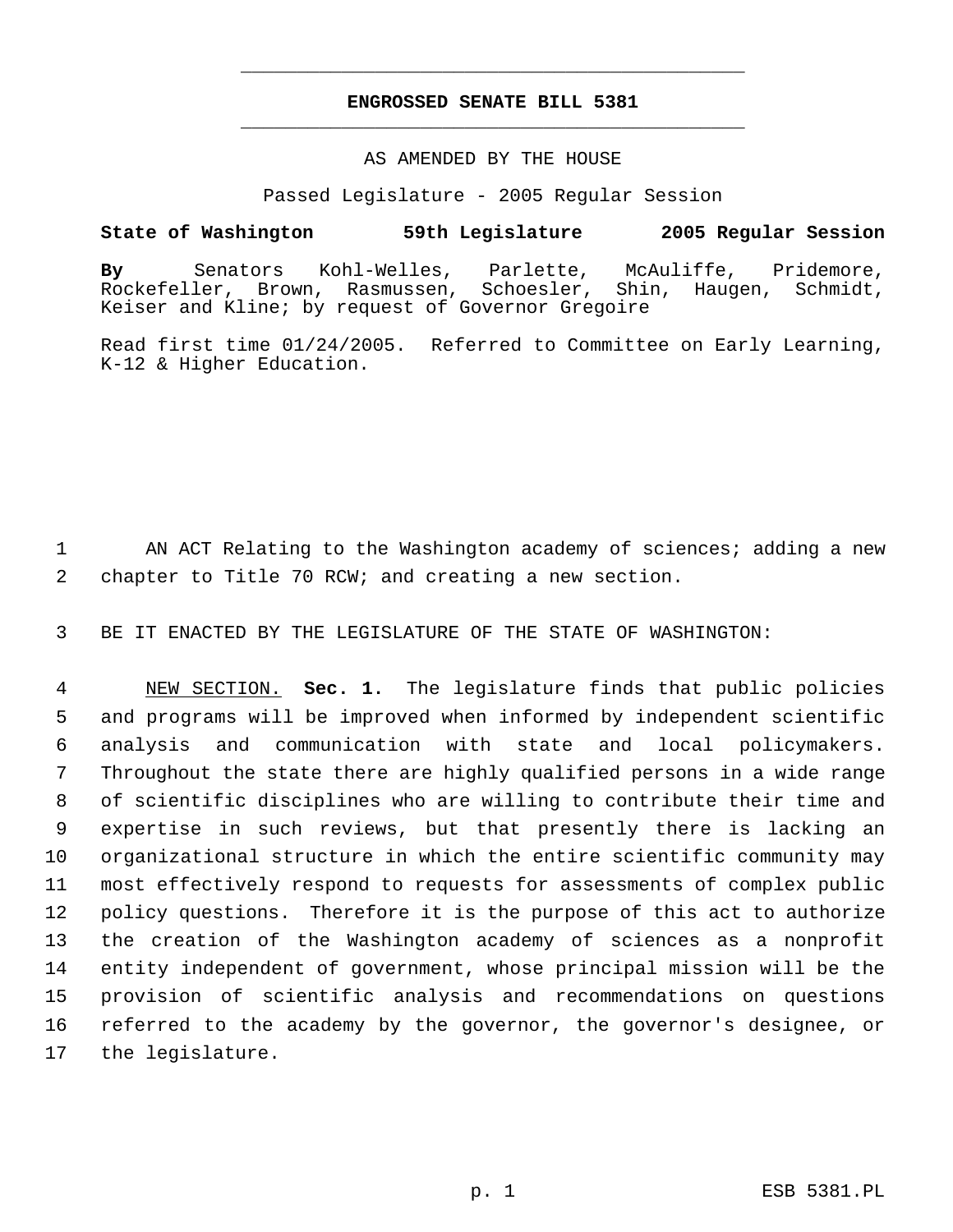NEW SECTION. **Sec. 2.** The Washington academy of sciences authorized to be formed under section 3 of this act shall serve as a principal source of scientific investigation, examination, and reporting on scientific questions referred to the academy by the governor or the legislature under the provisions of section 4 of this act. Nothing in this section or this chapter supersedes or diminishes the responsibilities performed by scientists employed by the state or its political subdivisions.

 NEW SECTION. **Sec. 3.** (1) The presidents of the University of Washington and Washington State University shall jointly form and serve as the cochairs of an organizing committee for the purpose of creating the Washington academy of sciences as an independent entity to carry out the purposes of this chapter. The committee should be representative of appropriate disciplines from the academic, private, governmental, and research sectors.

 (2) Staff from the University of Washington and Washington State University, and from other available entities, shall provide support to the organizing committee under the direction of the cochairs.

 (3)(a) The committee shall investigate organizational structures that will ensure the participation or membership in the academy of scientists and experts with distinction in their fields, and that will ensure broad participation among the several disciplines that may be called upon in the investigation, examination, and reporting upon questions referred to the academy by the governor or the legislature.

 (b) The organizational structure shall include a process by which the academy responds to inquiries from the governor or the legislature, including but not limited to the identification of research projects, past or present, at Washington or other research institutions and the findings of such research projects.

 (4) The committee cochairs shall use their best efforts to form the committee by January 1, 2006, and to complete the committee's review by April 30, 2007. By April 30, 2007, the committee, or such individuals as the committee selects, shall file articles of incorporation to create the academy as a Washington independent organizational entity. The articles shall expressly recognize the power and responsibility of the academy to provide services as described in section 4 of this act upon request of the governor, the governor's designee, or the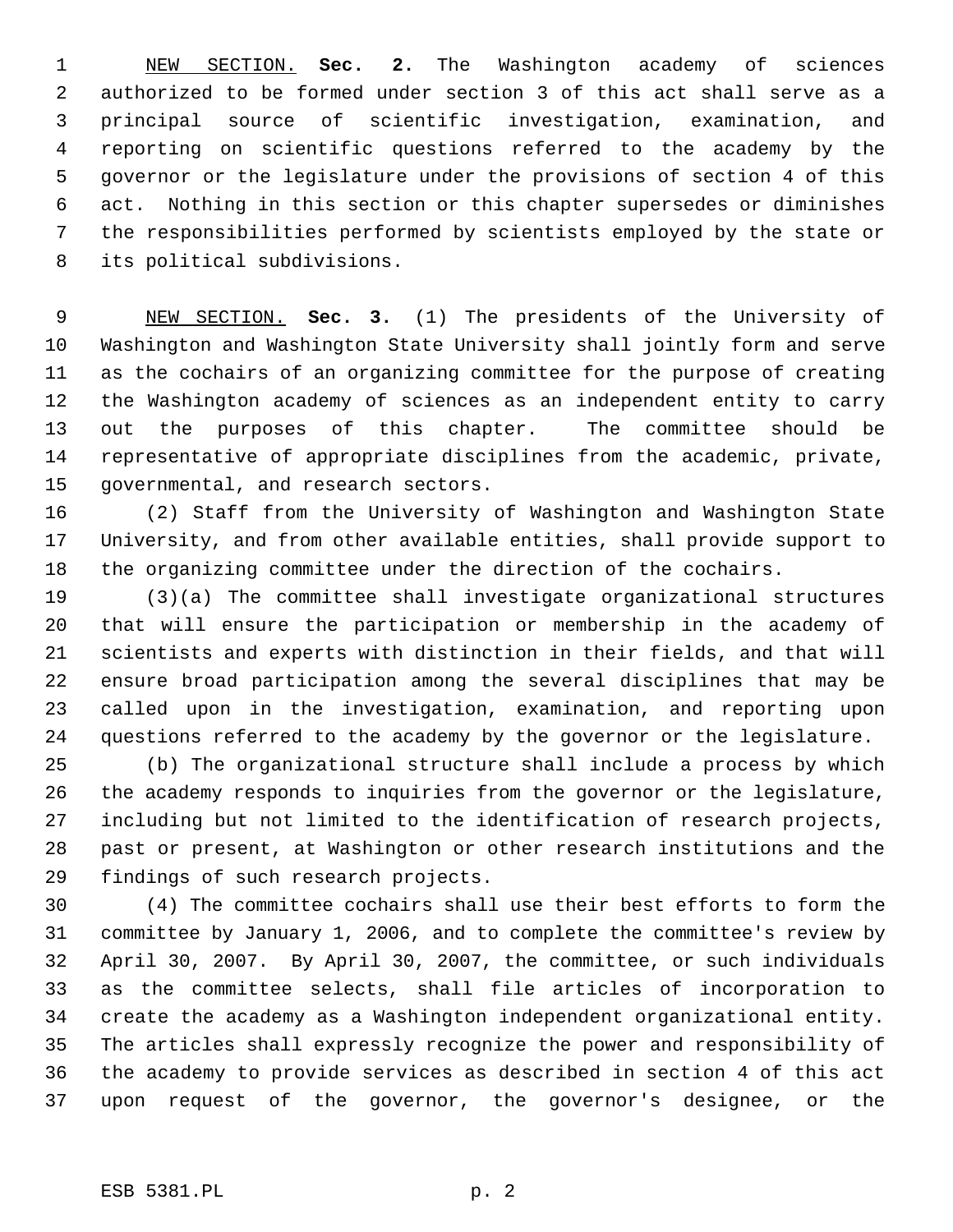legislature. The articles shall also provide for a board of directors of the academy that includes distinguished scientists from the range of disciplines that may be called upon to provide such services to the state and its political subdivisions, and provide a balance of representation from the academic, private, governmental, and research sectors.

 (5) The articles shall provide for all such powers as may be appropriate or necessary to carry out the academy's purposes under this chapter, to the full extent allowable under the proposed organizational structure.

 NEW SECTION. **Sec. 4.** (1) The academy shall investigate, examine, and report on any subject of science requested by the governor, the governor's designee, or the legislature. The procedures for selecting panels of experts to respond to such requests shall be set forth in the bylaws or other appropriate operating guidelines. In forming review panels, the academy shall endeavor to assure that the panel members have no conflicts of interest and that proposed panelists first disclose any advocacy positions or financial interest related to the questions to be addressed by the panel that the candidate has held within the past ten years.

 (2) The governor shall provide funding to the academy for the actual expense of such investigation, examination, and reports. Such funding shall be in addition to state funding assistance to the academy in its initial years of operation as described in section 6 of this act.

 NEW SECTION. **Sec. 5.** The academy may carry out functions or provide services to its members and the public in addition to the services provided under section 4 of this act, such as public education programs, newsletters, web sites, science fairs, and research assistance.

 NEW SECTION. **Sec. 6.** The organizational committee shall recommend procedures and funding requirements for receiving and disbursing funding in support of the academy's programs and services in a report to the governor and the appropriate committees of the senate and house of representatives no later than April 30, 2007.